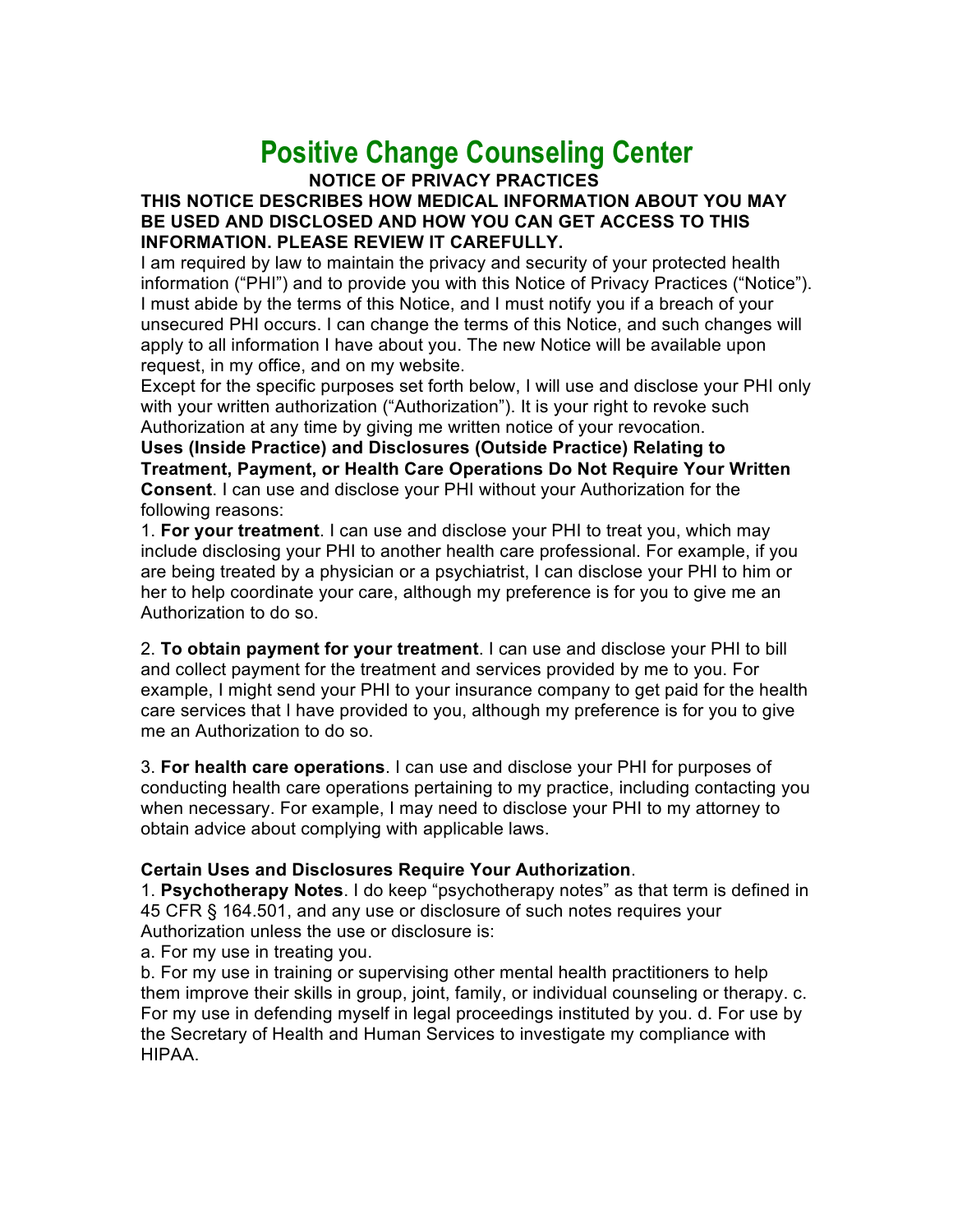e. Required by law, and the use or disclosure is limited to the requirements of such law.

f. Required by law for certain health oversight activities pertaining to the originator of the psychotherapy notes.

g. Required by a coroner who is performing duties authorized by law.

h. Required to help avert a serious threat to the health and safety of others.

2. **Marketing Purposes**. As a psychotherapist, I will not use or disclose your PHI for marketing purposes**.** 

**3. Sale of PHI**. As a psychotherapist, I will not sell your PHI in the regular course of my business.

**Certain Uses and Disclosures Do Not Require Your Authorization**. Subject to certain limitations in the law, I can use and disclose your PHI without your Authorization for the following reasons:

1. When disclosure is required by state or federal law, and the use or disclosure complies with and is limited to the relevant requirements of such law.

2. For public health activities, including reporting suspected child, elder, or dependent adult abuse, or preventing or reducing a serious threat to anyone's health or safety.

3. For health oversight activities, including audits and investigations.

4. For judicial and administrative proceedings, including responding to a court or administrative order, although my preference is to obtain an Authorization from you before doing so.

5. For law enforcement purposes, including reporting crimes occurring on my premises.

6. To coroners or medical examiners, when such individuals are performing duties authorized by law.

7. For research purposes, including studying and comparing the mental health of patients who received one form of therapy versus those who received another form of therapy for the same condition.

8. Specialized government functions, including**,** ensuring the proper execution of military missions; protecting the President of the United States; conducting intelligence or counter-intelligence operations; or, helping to ensure the safety of those working within or housed in correctional institutions.

9. For workers' compensation purposes. Although my preference is to obtain an Authorization from you, I may provide your PHI in order to comply with workers' compensation laws.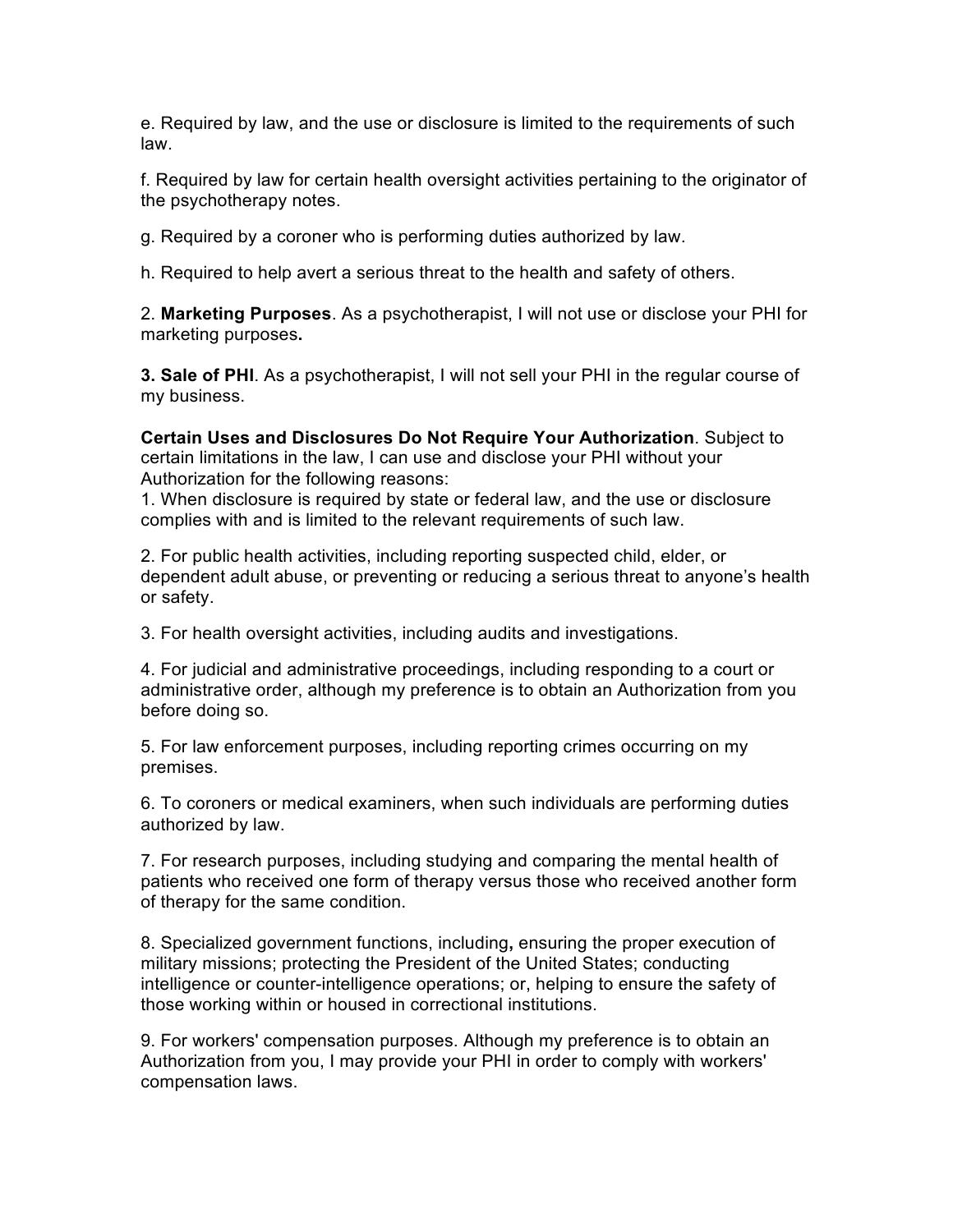10.Appointment reminders and health related benefits or services. I may use and disclose your PHI to contact you to remind you that you have an appointment with me. I may also use and disclose your PHI to tell you about treatment alternatives, or other health care services or benefits that I offer.

**Certain Uses and Disclosures Require You to Have the Opportunity to Object.**  1. **Disclosures to family, friends, or others**. I may provide your PHI to a family member, friend, or other person that you indicate is involved in your care or the payment for your health care, unless you object in whole or in part. The opportunity to consent may be obtained retroactively in emergency situations.

**YOUR RIGHTS YOUR REGARDING YOUR PHI** You have the following rights with respect to your PHI:

**1. The Right to Request Limits on Uses and Disclosures of Your PHI**. You have the right to ask me not to use or disclose certain PHI for treatment, payment, or health care operations purposes. I am not required to agree to your request, and I may say "no" if I believe it would affect your health care.

**2. The Right to Request Restrictions for Out-of-Pocket Expenses Paid for In Full.** You have the right to request restrictions on disclosures of your PHI to health plans for payment or health care operations purposes if the PHI pertains solely to a health care item or a health care service that you have paid for out-of-pocket in full.

**3. The Right to Choose How I Send PHI to You**. You have the right to ask me to contact you in a specific way (for example, home or office phone) or to send mail to a different address, and I will agree to all reasonable requests.

**4. The Right to See and Get Copies of Your PHI**. Other than "psychotherapy notes," you have the right to get an electronic or paper copy of your medical record and other information that I have about you. I will provide you with a copy of your record, or a summary of it, if you agree